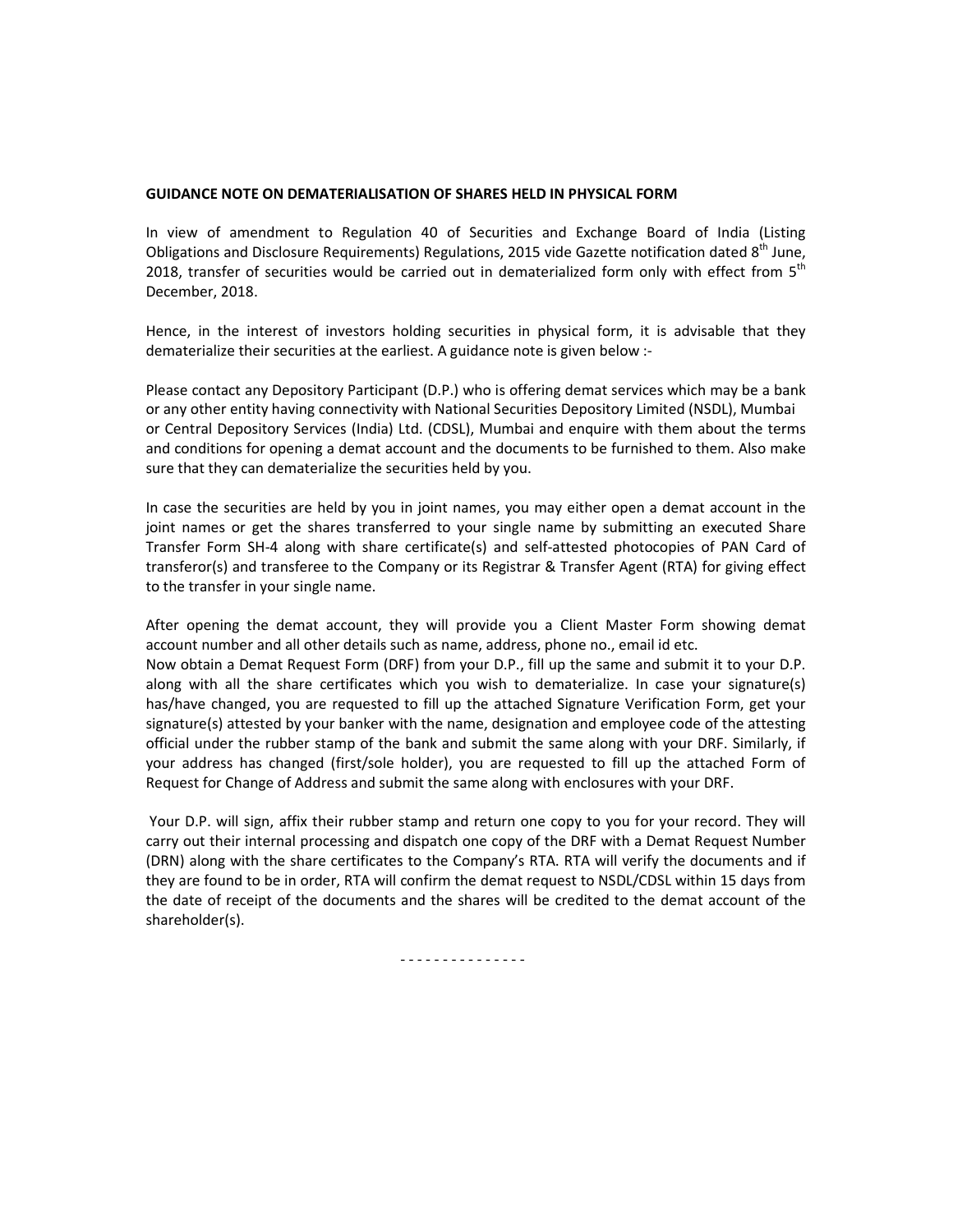## FORM OF REQUEST FOR CHANGE OF ADDRESS

| <b>Maheshwari Datamatics Pvt Ltd.</b>                                                                                                                                                                                          |                                  |  |  |
|--------------------------------------------------------------------------------------------------------------------------------------------------------------------------------------------------------------------------------|----------------------------------|--|--|
| 23, R. N. Mukherjee Road, 5th Floor<br>Kolkata - 700 001                                                                                                                                                                       |                                  |  |  |
| Dear Sirs.                                                                                                                                                                                                                     |                                  |  |  |
|                                                                                                                                                                                                                                |                                  |  |  |
|                                                                                                                                                                                                                                |                                  |  |  |
|                                                                                                                                                                                                                                |                                  |  |  |
| I request you to effect change of my address in your records as follows :                                                                                                                                                      |                                  |  |  |
|                                                                                                                                                                                                                                |                                  |  |  |
|                                                                                                                                                                                                                                |                                  |  |  |
|                                                                                                                                                                                                                                |                                  |  |  |
|                                                                                                                                                                                                                                |                                  |  |  |
|                                                                                                                                                                                                                                |                                  |  |  |
|                                                                                                                                                                                                                                |                                  |  |  |
|                                                                                                                                                                                                                                |                                  |  |  |
| I am enclosing self-attested photocopy of my PAN Card towards proof of my identification, photocopy of my<br>share certificate and photocopy of following document in support of my application : (please tick the appropriate |                                  |  |  |
| box and attach the relevant documents to this Form)                                                                                                                                                                            |                                  |  |  |
| <b>D</b> Passport<br>D Voter ID Card                                                                                                                                                                                           | <b>D</b> Bank Passbook/Statement |  |  |
| (Note : At least one of the above documents must be submitted - self attested)                                                                                                                                                 |                                  |  |  |
| I am also providing below my current bank particulars for your records : (required only if bank particulars were                                                                                                               |                                  |  |  |
| not furnished to the Company earlier or if there is any change)                                                                                                                                                                |                                  |  |  |
|                                                                                                                                                                                                                                |                                  |  |  |
|                                                                                                                                                                                                                                |                                  |  |  |
|                                                                                                                                                                                                                                |                                  |  |  |
|                                                                                                                                                                                                                                |                                  |  |  |
|                                                                                                                                                                                                                                |                                  |  |  |
|                                                                                                                                                                                                                                |                                  |  |  |
|                                                                                                                                                                                                                                |                                  |  |  |
| (Note : Copy of your relevant bank statement or a copy of a blank cancelled cheque leaf pertaining to the given                                                                                                                |                                  |  |  |
| bank account, with your name appearing therson, must be submitted for verification).                                                                                                                                           |                                  |  |  |
|                                                                                                                                                                                                                                |                                  |  |  |
| Yours faithfully,                                                                                                                                                                                                              |                                  |  |  |
|                                                                                                                                                                                                                                |                                  |  |  |
|                                                                                                                                                                                                                                |                                  |  |  |
|                                                                                                                                                                                                                                |                                  |  |  |
| Date :________________________                                                                                                                                                                                                 |                                  |  |  |

e effected only on receipt of this Form, duly completed, alongwith all requisite documents as mentioned above. Incomplete Form / Form with insufficient documents will not be acted upon and the same will be returned.